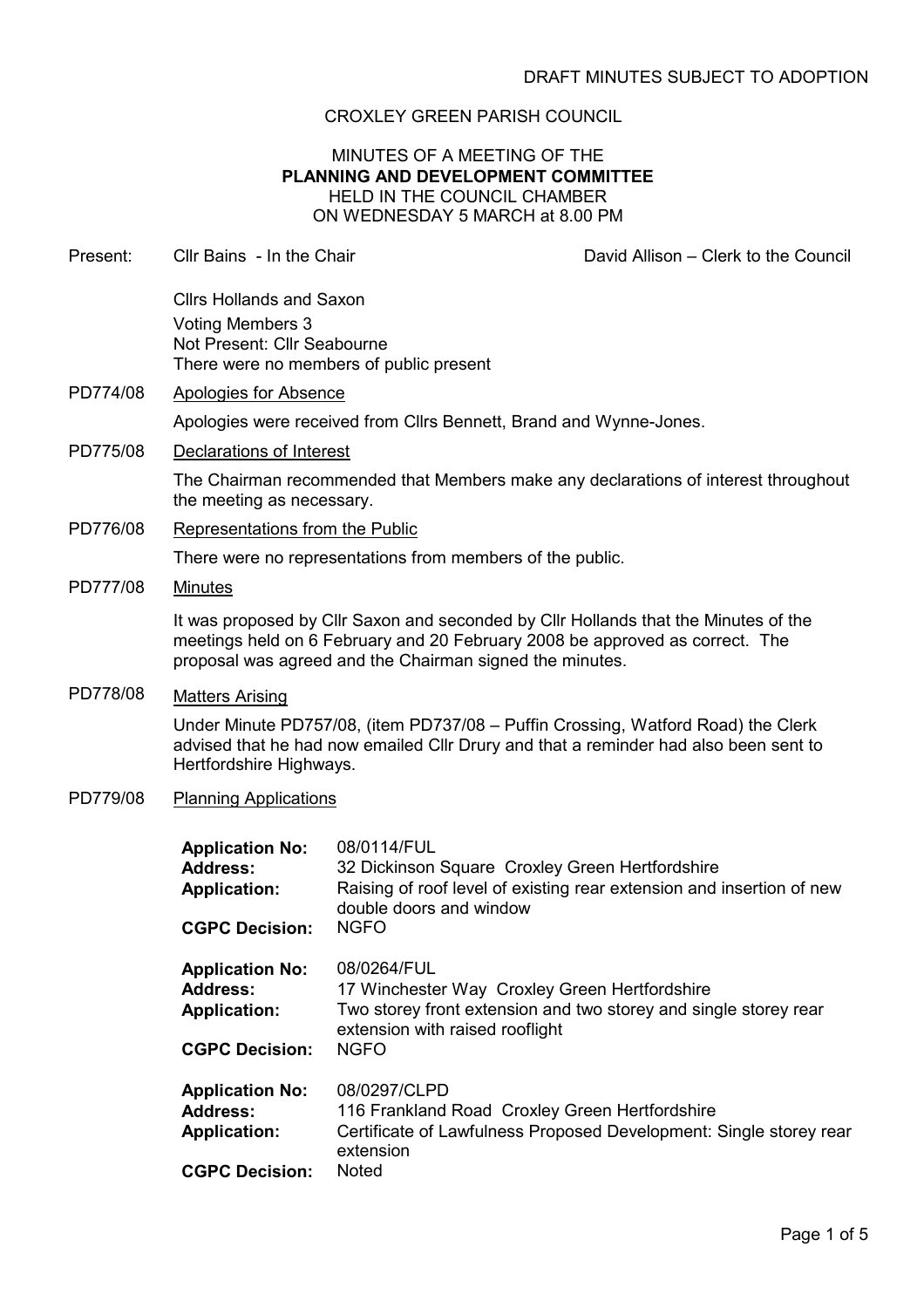|          | <b>Application No:</b><br><b>Address:</b><br><b>Application:</b><br><b>CGPC Decision:</b> | 08/0301/FUL<br>Applegarth Parrotts Close Croxley Green<br>Demolition of existing dwelling and erection of two, two<br>storey detached dwellings and detached garages, and associated<br>parking and landscaping<br><b>NGFO</b>                                                                                                                       |
|----------|-------------------------------------------------------------------------------------------|------------------------------------------------------------------------------------------------------------------------------------------------------------------------------------------------------------------------------------------------------------------------------------------------------------------------------------------------------|
|          | <b>Application No:</b><br><b>Address:</b><br><b>Application:</b><br><b>CGPC Decision:</b> | 08/0304/FUL<br>Greystone Works The Green Croxley Green<br>Erection of two detached storage buildings<br><b>NGFO</b>                                                                                                                                                                                                                                  |
|          | <b>Application No:</b><br><b>Address:</b><br><b>Application:</b><br><b>CGPC Decision:</b> | 08/0316/FUL<br>3 Fuller Way Croxley Green Hertfordshire<br>Two storey and single storey front extension<br><b>NGFO</b>                                                                                                                                                                                                                               |
|          | <b>Application No:</b><br><b>Address:</b><br><b>Application:</b><br><b>CGPC Decision:</b> | 08/0317/FUL<br>54 Claremont Crescent Croxley Green Hertfordshire<br>Two storey side and rear extension and single storey rear extension<br><b>NGFO</b>                                                                                                                                                                                               |
|          | <b>Application No:</b><br><b>Address:</b><br><b>Application:</b><br><b>CGPC Decision:</b> | 08/0321/CAC<br>Applegarth Parrotts Close Croxley Green<br>Conservation Area Consent: Demolition of existing detached<br>dwelling and garage<br><b>NGFO</b>                                                                                                                                                                                           |
|          | <b>Application No:</b><br><b>Address:</b><br><b>Application:</b>                          | 08/0342/FUL<br>135 Winton Drive Croxley Green Hertfordshire<br>Hip to gable roof extension to create loft conversion with dormer<br>window and rooflight to front elevation, dormer to rear elevation<br>with Juliette balcony and side window                                                                                                       |
|          | <b>CGPC Decision:</b>                                                                     | Object:<br>1 The hip to gable roof is too prominent and creates an imbalance<br>between the pair of semi detached houses and is therefore not in<br>keeping with the street scene;<br>2 The loft conversion proposal creates the effect of a three storey<br>dwelling;<br>3 The Juliette balcony is intrusive to adjacent neighbouring<br>properties |
|          | <b>Application No:</b><br><b>Address:</b><br><b>Application:</b>                          | 08/0416/FUL<br>6 Hazelwood Road Croxley Green Hertfordshire<br>Single storey front, side and rear extension and demolition of<br>existing garage and erection of single storey detached garage to<br>rear                                                                                                                                            |
|          | <b>CGPC Decision:</b>                                                                     | <b>NGFO</b>                                                                                                                                                                                                                                                                                                                                          |
| PD780/08 | <b>APPROVED</b>                                                                           | <b>Recent Decisions by Three rivers District Council</b>                                                                                                                                                                                                                                                                                             |
|          | <b>Reference No:</b>                                                                      | 07/2204/FUL                                                                                                                                                                                                                                                                                                                                          |
|          | <b>Address:</b>                                                                           | Petit Roque 5A New Road Croxley Green                                                                                                                                                                                                                                                                                                                |

Application: Demolition of all existing buildings and erection of new offices for class B1 Business Use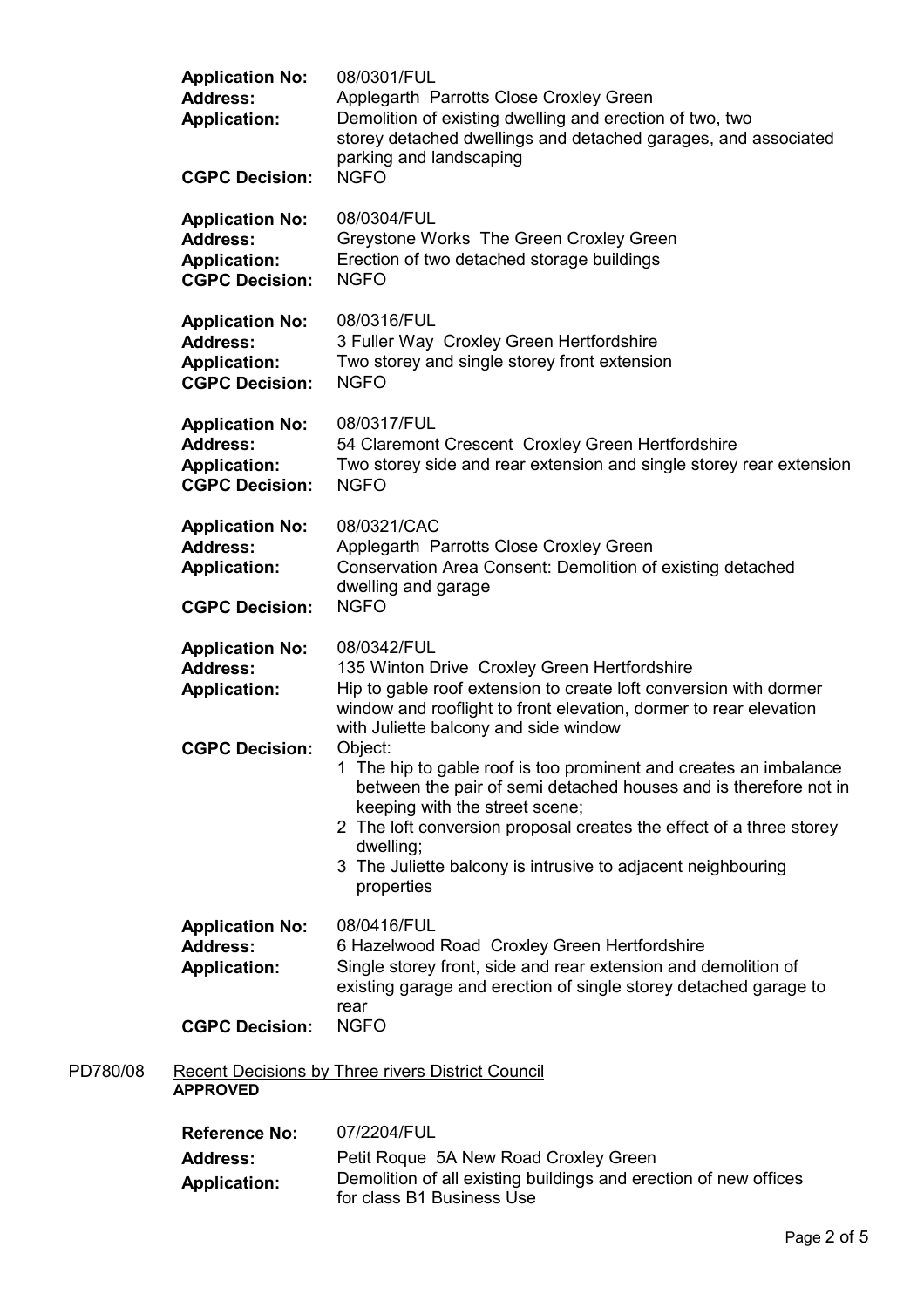| <b>CGPC DECISION</b> | Object – The Parish Council supports the Upper New Road<br>Residents Association and objects on the grounds that the proposed<br>development would be visually intrusive, properties surrounding the<br>proposed development would be overlooked and it is out of keeping<br>with the local Conservation Area. Also, the lack of parking on the<br>site as well as the lack of turning space on the site would lead to an<br>increase in the already existing parking problems and congestion in<br>New Road. Access and egress to the site would compromise the<br>safety of road users and pedestrians contrary to Policy T7 of the<br>Three Rivers District Council Local Plan 1996-2011. If the Planning<br>Officer is minded to approve this application, then the Parish Council<br>request that this application is referred to the Development Control<br>Committee. |
|----------------------|------------------------------------------------------------------------------------------------------------------------------------------------------------------------------------------------------------------------------------------------------------------------------------------------------------------------------------------------------------------------------------------------------------------------------------------------------------------------------------------------------------------------------------------------------------------------------------------------------------------------------------------------------------------------------------------------------------------------------------------------------------------------------------------------------------------------------------------------------------------------------|
| <b>TRDC DECISION</b> | Approved                                                                                                                                                                                                                                                                                                                                                                                                                                                                                                                                                                                                                                                                                                                                                                                                                                                                     |
| <b>Reference No:</b> | 07/2205/CAC                                                                                                                                                                                                                                                                                                                                                                                                                                                                                                                                                                                                                                                                                                                                                                                                                                                                  |
| <b>Address:</b>      | Petit Roque 5A New Road Croxley Green                                                                                                                                                                                                                                                                                                                                                                                                                                                                                                                                                                                                                                                                                                                                                                                                                                        |
| <b>Application:</b>  | Conservation Area Consent: Demolition of outbuildings within<br>curtilage of site                                                                                                                                                                                                                                                                                                                                                                                                                                                                                                                                                                                                                                                                                                                                                                                            |
| <b>CGPC DECISION</b> | Object on the grounds that no viable application has been submitted                                                                                                                                                                                                                                                                                                                                                                                                                                                                                                                                                                                                                                                                                                                                                                                                          |
| <b>TRDC DECISION</b> | Approved                                                                                                                                                                                                                                                                                                                                                                                                                                                                                                                                                                                                                                                                                                                                                                                                                                                                     |
| <b>Reference No:</b> | 07/2413/FUL                                                                                                                                                                                                                                                                                                                                                                                                                                                                                                                                                                                                                                                                                                                                                                                                                                                                  |
| <b>Address:</b>      | 40 Watford Road Croxley Green Hertfordshire                                                                                                                                                                                                                                                                                                                                                                                                                                                                                                                                                                                                                                                                                                                                                                                                                                  |
| <b>Application:</b>  | Part retrospective application: Single storey detached garage and<br>application for planning permission for alterations to vehicular<br>access and highway on Watford Road and Bateman Road                                                                                                                                                                                                                                                                                                                                                                                                                                                                                                                                                                                                                                                                                 |
| <b>CGPC DECISION</b> | <b>NGFO</b>                                                                                                                                                                                                                                                                                                                                                                                                                                                                                                                                                                                                                                                                                                                                                                                                                                                                  |
| <b>TRDC DECISION</b> | Approved                                                                                                                                                                                                                                                                                                                                                                                                                                                                                                                                                                                                                                                                                                                                                                                                                                                                     |
| <b>Reference No:</b> | 07/2535/FUL                                                                                                                                                                                                                                                                                                                                                                                                                                                                                                                                                                                                                                                                                                                                                                                                                                                                  |
| <b>Address:</b>      | <b>Claremont House Hatters Lane Watford</b>                                                                                                                                                                                                                                                                                                                                                                                                                                                                                                                                                                                                                                                                                                                                                                                                                                  |
| <b>Application:</b>  | Extension of existing office building, comprising a single<br>storey front infill extension, two storey side and rear infill<br>extension and three storey side and rear infill extension,<br>accommodating extended office space at ground, first and second<br>floor levels and a roof terrace at second floor level                                                                                                                                                                                                                                                                                                                                                                                                                                                                                                                                                       |
| <b>CGPC DECISION</b> | <b>NGFO</b>                                                                                                                                                                                                                                                                                                                                                                                                                                                                                                                                                                                                                                                                                                                                                                                                                                                                  |
| <b>TRDC DECISION</b> | Approved                                                                                                                                                                                                                                                                                                                                                                                                                                                                                                                                                                                                                                                                                                                                                                                                                                                                     |
| <b>Reference No:</b> | 07/2561/FUL                                                                                                                                                                                                                                                                                                                                                                                                                                                                                                                                                                                                                                                                                                                                                                                                                                                                  |
| <b>Address:</b>      | 125 Frankland Road Croxley Green Hertfordshire                                                                                                                                                                                                                                                                                                                                                                                                                                                                                                                                                                                                                                                                                                                                                                                                                               |
| <b>Application:</b>  | Loft conversion with two rooflights to front elevation and dormer                                                                                                                                                                                                                                                                                                                                                                                                                                                                                                                                                                                                                                                                                                                                                                                                            |
|                      | window to rear elevation and new gable extension                                                                                                                                                                                                                                                                                                                                                                                                                                                                                                                                                                                                                                                                                                                                                                                                                             |
| <b>CGPC DECISION</b> | <b>NGFO</b>                                                                                                                                                                                                                                                                                                                                                                                                                                                                                                                                                                                                                                                                                                                                                                                                                                                                  |
| <b>TRDC DECISION</b> | Approved                                                                                                                                                                                                                                                                                                                                                                                                                                                                                                                                                                                                                                                                                                                                                                                                                                                                     |
| <b>Reference No:</b> | 08/0003/CLPD                                                                                                                                                                                                                                                                                                                                                                                                                                                                                                                                                                                                                                                                                                                                                                                                                                                                 |
| <b>Address:</b>      | 144 Links Way Croxley Green RICKMANSWORTH                                                                                                                                                                                                                                                                                                                                                                                                                                                                                                                                                                                                                                                                                                                                                                                                                                    |
| <b>Application:</b>  | Certificate of Lawfulness Proposed Development: hip to gable                                                                                                                                                                                                                                                                                                                                                                                                                                                                                                                                                                                                                                                                                                                                                                                                                 |
|                      | conversion, loft conversion with two rooflights to front elevation<br>and dormer window to rear elevation                                                                                                                                                                                                                                                                                                                                                                                                                                                                                                                                                                                                                                                                                                                                                                    |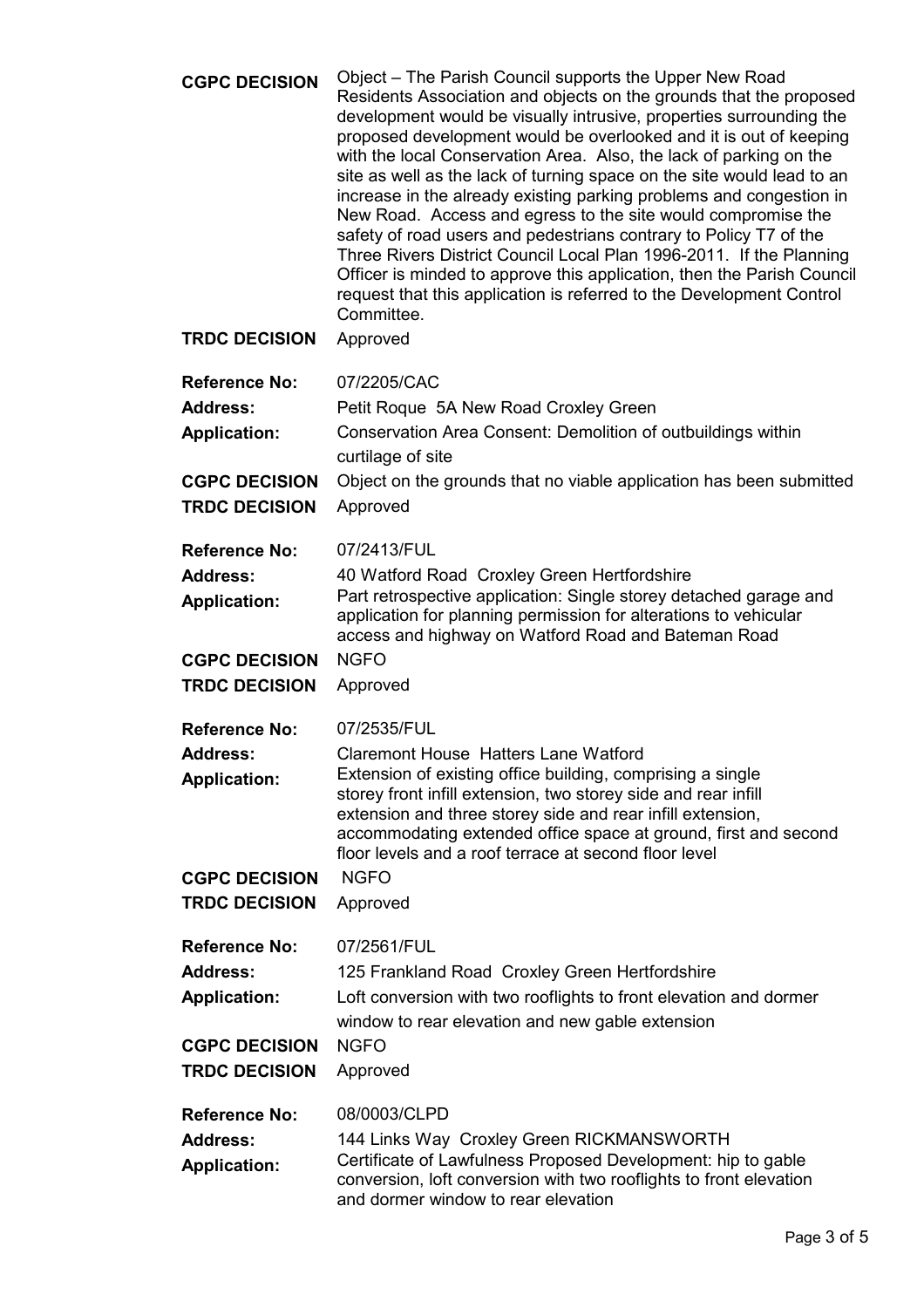| <b>CGPC DECISION</b>                                                                   | <b>Noted</b>                                                                                                                                                                                                                                                    |  |
|----------------------------------------------------------------------------------------|-----------------------------------------------------------------------------------------------------------------------------------------------------------------------------------------------------------------------------------------------------------------|--|
| <b>TRDC DECISION</b>                                                                   | Approved                                                                                                                                                                                                                                                        |  |
| <b>Reference No:</b><br><b>Address:</b><br><b>Application:</b><br><b>CGPC DECISION</b> | 08/0009/RSP<br>41 Basildon Close Croxley Green Hertfordshire<br>Part retrospective application: Conversion of garage into<br>habitable accommodation, infill front porch and retention of shed to<br>rear garden<br><b>NGFO</b>                                 |  |
| <b>TRDC DECISION</b>                                                                   | Approved                                                                                                                                                                                                                                                        |  |
| <b>Reference No:</b><br><b>Address:</b><br><b>Application:</b>                         | 08/0014/CLPD<br>59 Links Way Croxley Green Hertfordshire<br>Certificate of Lawfulness Proposed Development: Raise in roof<br>level from hip to gable to form loft conversion with two<br>rooflights to front elevation and two dormer windows to rear elevation |  |
| <b>CGPC DECISION</b>                                                                   | <b>Noted</b>                                                                                                                                                                                                                                                    |  |
| <b>TRDC DECISION</b>                                                                   | Approved                                                                                                                                                                                                                                                        |  |
| <b>Reference No:</b><br><b>Address:</b><br><b>Application:</b>                         | 08/0025/FUL<br>3 Uplands Croxley Green Hertfordshire<br>Part retrospective: Retention of existing rear conservatory, part<br>conversion of garage into habitable accommodation and increase in<br>roof height                                                   |  |
| <b>CGPC DECISION</b>                                                                   | <b>NGFO</b>                                                                                                                                                                                                                                                     |  |
| <b>TRDC DECISION</b>                                                                   | Approved                                                                                                                                                                                                                                                        |  |
| <b>Reference No:</b>                                                                   | 08/0036/FUL                                                                                                                                                                                                                                                     |  |
| <b>Address:</b>                                                                        | 63 Frankland Road Croxley Green Hertfordshire                                                                                                                                                                                                                   |  |
| <b>Application:</b>                                                                    | Single storey rear and side extensions                                                                                                                                                                                                                          |  |
| <b>CGPC DECISION</b>                                                                   | <b>NGFO</b>                                                                                                                                                                                                                                                     |  |
| <b>TRDC DECISION</b>                                                                   | Approved                                                                                                                                                                                                                                                        |  |
| <b>Reference No:</b>                                                                   | 08/0044/FUL                                                                                                                                                                                                                                                     |  |
| <b>Address:</b>                                                                        | 18 Kenilworth Drive Croxley Green Hertfordshire                                                                                                                                                                                                                 |  |
| <b>Application:</b>                                                                    | Rear conservatory                                                                                                                                                                                                                                               |  |
| <b>CGPC DECISION</b>                                                                   | <b>NGFO</b>                                                                                                                                                                                                                                                     |  |
| <b>TRDC DECISION</b>                                                                   | Approved                                                                                                                                                                                                                                                        |  |
| <b>Reference No:</b>                                                                   | 08/0045/FUL                                                                                                                                                                                                                                                     |  |
| <b>Address:</b>                                                                        | 12 Kenilworth Drive Croxley Green Hertfordshire                                                                                                                                                                                                                 |  |
| <b>Application:</b>                                                                    | Single storey side extension                                                                                                                                                                                                                                    |  |
| <b>CGPC DECISION</b>                                                                   | <b>NGFO</b>                                                                                                                                                                                                                                                     |  |
| <b>TRDC DECISION</b>                                                                   | Approved                                                                                                                                                                                                                                                        |  |
| <b>Reference No:</b>                                                                   | 08/0052/FUL                                                                                                                                                                                                                                                     |  |
| <b>Address:</b>                                                                        | 3 Girton Way Croxley Green Hertfordshire                                                                                                                                                                                                                        |  |
| <b>Application:</b>                                                                    | Single storey rear extension                                                                                                                                                                                                                                    |  |
| <b>CGPC DECISION</b>                                                                   | <b>NGFO</b>                                                                                                                                                                                                                                                     |  |